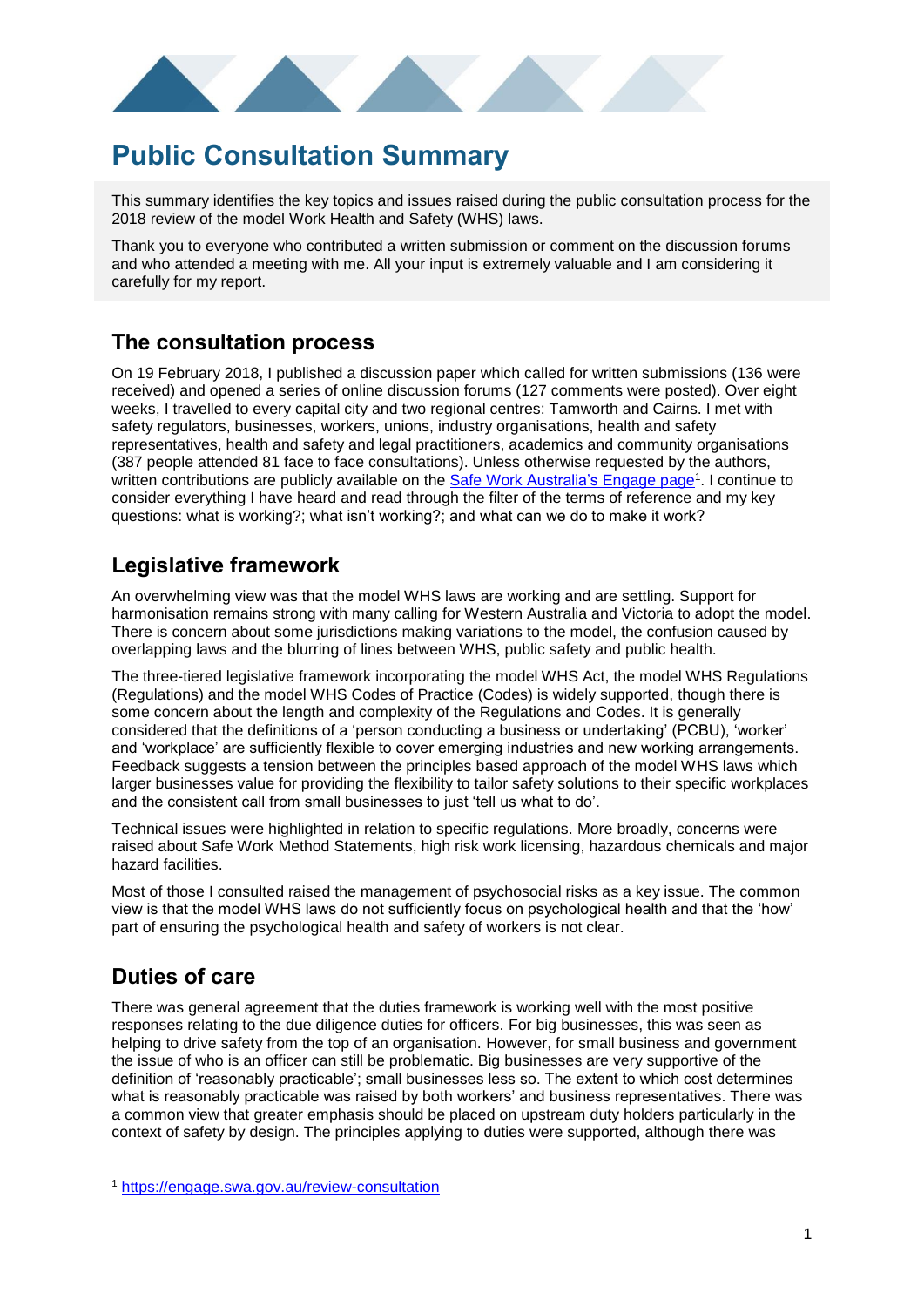extensive feedback that they were not being consistently applied or enforced. The question of a PCBU's 'control' over safety issues and ability to rely on expert contractors to manage them was raised by many businesses and their representatives.

## **Consultation, representation and participation**

There were consistent messages that neither the duty of PCBUs to consult with other PCBUs holding a concurrent duty, nor the duty to consult with workers were operating as intended, were clearly understood or were being enforced.

PCBUs with 'traditional' employment arrangements generally indicated support for the Health and Safety Representative (HSR) framework. Many small businesses viewed it as impractical and unnecessarily prescriptive. Workers and their representatives reinforced the importance of the HSR framework and examples were provided of where it was working well. Equally there were examples where it was not working effectively, with disputes arising relating to HSR training and HSR rights to request assistance and to issue Provisional Improvement Notices. Workers and their representatives raised concerns with the lack of enforcement of the discrimination provisions by regulators. Both PCBUs and unions raised frustrations with the inability of inspectors to resolve issues definitively when assistance is requested under the issue resolution provisions of the model WHS Act.

The importance of right of entry for WHS purposes was emphasised by unions. Many business representatives considered these provisions worked well where they were used for genuine safety purposes, however, significant concerns about misuse were raised, mainly in the construction sector.

## **Compliance and enforcement**

The lack of consistency in application and interpretation of the model WHS laws within and across jurisdictions was also a strong message. An authoritative regulatory voice and definitive decision making were highlighted by unions and business representatives as being essential particularly in relation to resolution of safety disputes, right of entry disputes and the enforcement of key legislative provisions. Differences of opinion emerged about the balancing of the education and enforcement functions of the regulator provided in the model WHS laws, with business representatives calling for more education and worker representatives calling for more enforcement.

Problems were identified by regulators with the mutual recognition of licenses and the ability of regulators to share information across jurisdictional boundaries.

Everyone participating in the face to face consultation said that the incident notification requirements needed clarification, with many expressing confusion around what constitutes a 'serious injury or illness' and 'dangerous incident'. The lack of a notification trigger for psychological injury and occupational diseases was criticised. Suggestions were provided for other incidents that could trigger a notification included those arising from exposure to occupational violence, direct exposure to bodily fluid and the suicide of a worker.

## **National Compliance and Enforcement Policy**

There was significant feedback that the desired outcome of consistency of regulatory approach intended by the National Compliance and Enforcement Policy (NCEP) has not been achieved. It was suggested that many current uncertainties, confusion and concerns could be addressed by a revised NCEP. Most of those consulted suggested that there would be benefits in improving the NCEP's readability, useability and applicability particularly in relation to what PCBUs, HSRs and workers can reasonably expect to occur in specific situations, including the issuing of notices, the actions to be taken in the event of a notifiable incident occurring, requests from HSRs for assistance, how investigations will be undertaken and how stakeholders will be engaged.

## **Prosecutions and legal proceedings.**

The current debate about the need for an industrial manslaughter offence in the model WHS Act was reflected during consultation. Business groups support the retention of the current offence and penalty regime; unions support higher penalties and the introduction of an industrial manslaughter offence. Unions also advocated for a right to prosecute and a reverse onus of proof as a means of ensuring successful prosecution outcomes. Some family advocates suggested a holistic approach which